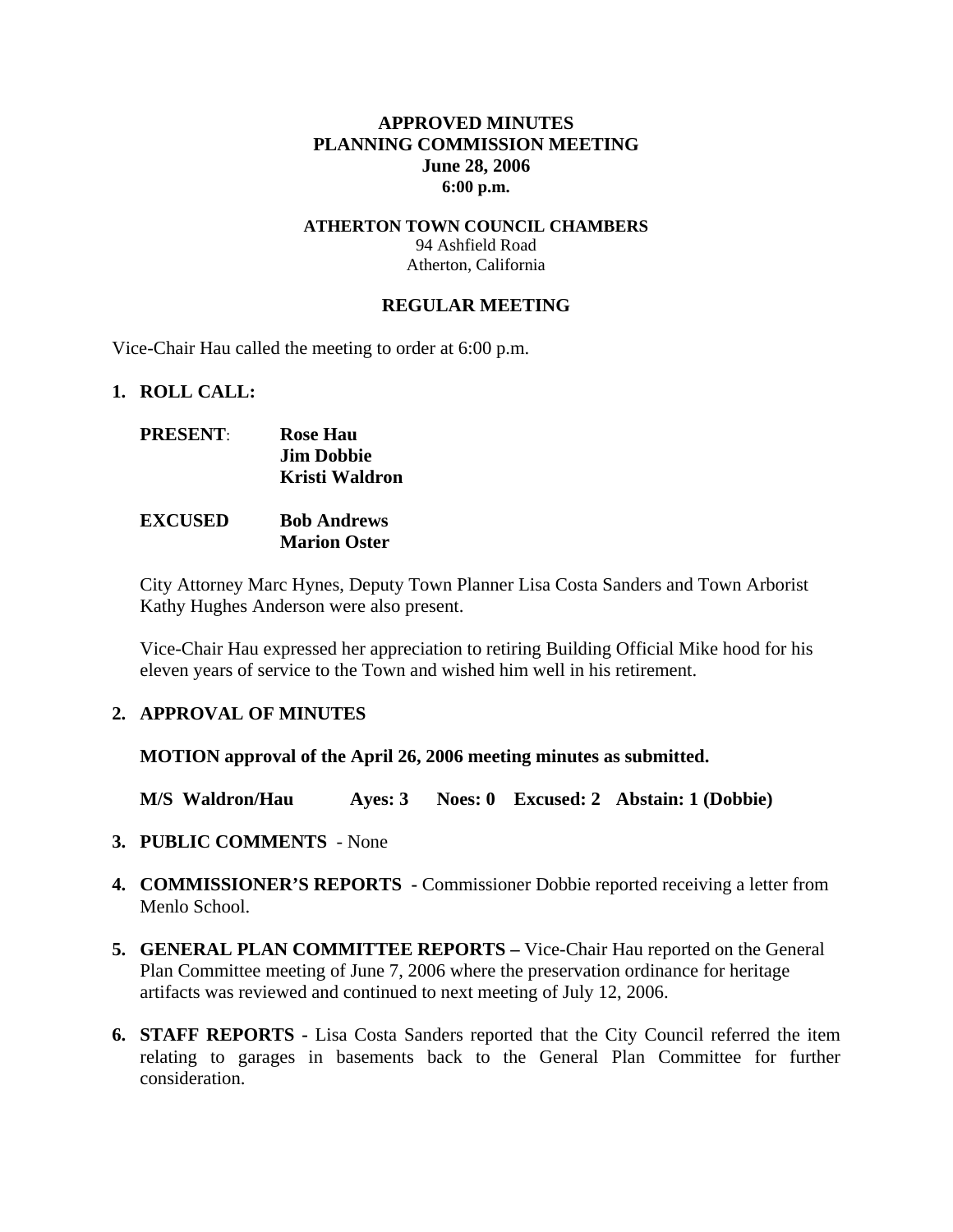### **7. NEW BUSINESS -** None

### **PUBLIC HEARINGS**

**8. Heritage Tree Removal Permit – 74 Lilac Drive –** Heritage Tree Removal Permit request to allow the removal of two heritage trees. Atherton Municipal Code Section 8.10.

**MOTION to continue the item to the July 26, 2006 meeting.** 

**M/S Dobbie/Waldron Ayes: 3 Noes: 0 Excused: 2** 

**9. Heritage Tree Removal Permit – 28 Laburnum Road –** Heritage Tree Removal Permit request to allow the removal of five heritage trees. Atherton Municipal Code Section 8.10.

**MOTION to continue the item to the July 26, 2006 meeting.** 

**M/S Waldron/Dobbie Ayes: 3 Noes: 0 Excused: 2** 

**10. Heritage Tree Removal Permit and Negative Declaration – 86 Broad Acres Road–**  Negative Declaration and Heritage Tree Removal Permit request to allow the removal of twenty-one heritage trees. Atherton Municipal Code Section 8.10.

Lisa Costa Sanders presented the staff reported and noted the preparation of a Negative Declaration.

Kathy Hughes Anderson stated that the replanting plan will establish a good long term oak woodland habitat and feels the replacement plantings are appropriate for the site with a mix palette of different tree species.

PUBLIC COMMENT

Charles Moldow, 86 Broad Acres, stated that he will work closely with the Town Arborist on the replanting plan.

# CLOSE PUBLIC COMMENT

Commissioners asked questions of staff and the applicant relating to timing of replacement planting and requested the following condition be added; "All replacement trees shall be planted within two years from the date of removal of trees unless otherwise extended by the Planning Commission."

**MOTION to adopt the Mitigated Negative Declaration for the 86 Broad Acres Road Tree Removal Project on the finding that the Initial Study and Draft Mitigated Negative Declaration prepared for this project are adequate and in conformance with the California Environmental Quality Act.** 

**M/S Waldron/Dobbie Ayes: 3 Noes: 0 Excused: 2**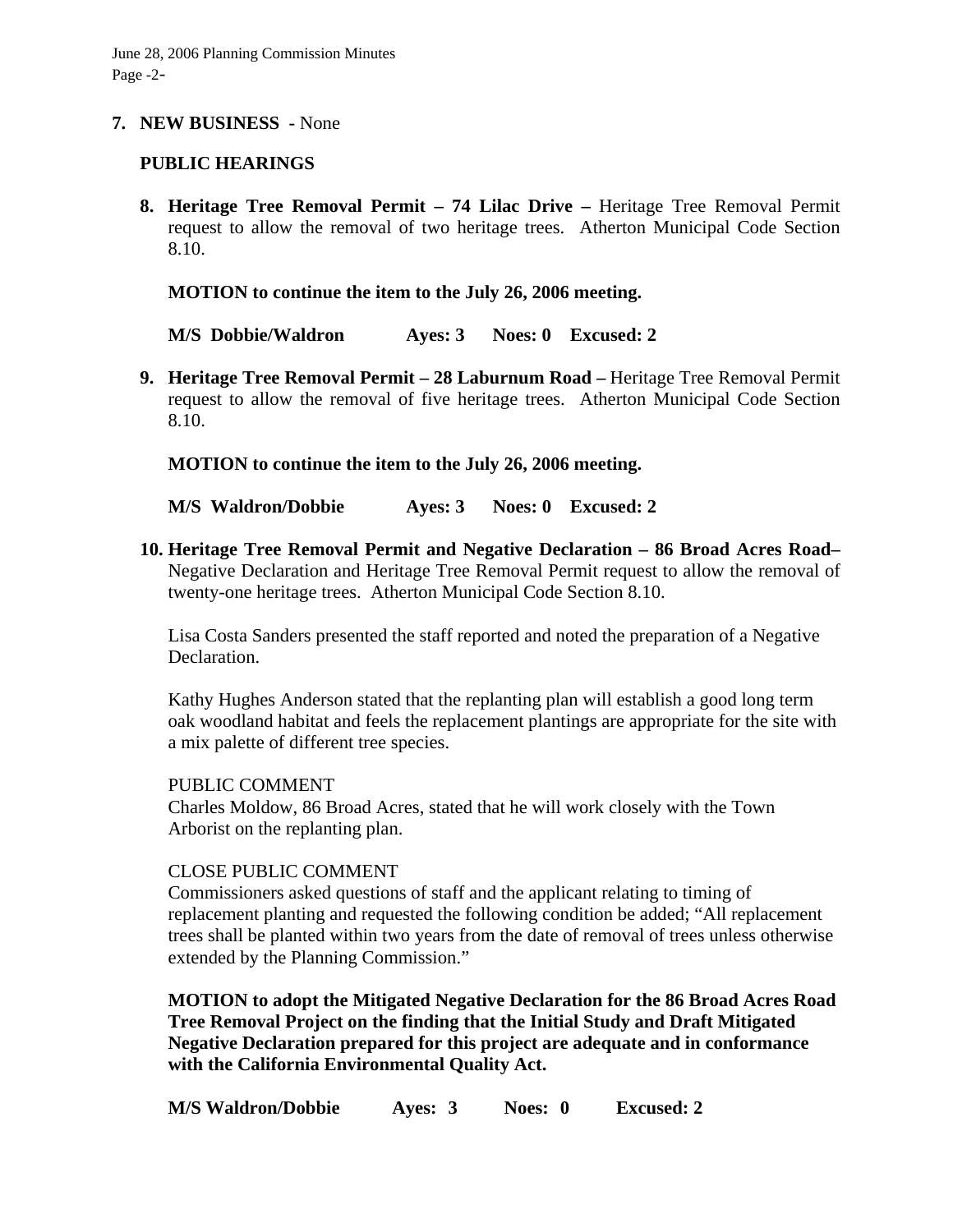**MOTION to approve the Heritage Tree Removal Permit to allow the removal of twenty-one heritage trees at 86 Broad Acres Road based on the following findings and subject to the conditions of the Heritage Tree Removal Permit with the following additional condition;** 

**M/S Dobbie/Waldron Ayes: 3 Noes: 0 Excused: 2** 

# **Finding:**

1. The removal of the trees would not be contrary to the purpose and intent of the Atherton General Plan.

# **Conditions:**

- 1. Amend condition three to read as follows; "Replacement planting shall be a minimum of twenty trees of 24", 36" and 48" box size, and of native specimen to the satisfaction of the Town Arborist."
- 2. Add condition four to read as follows; "All replacement trees shall be planted within two years from date of removal unless otherwise extended by the Planning Commission".
- **11. Conditional Use Permit Sacred Heart Schools, 150 Valparaiso Avenue**  Conditional Use Permit request to allow the installation of two new portable classroom buildings. Atherton Municipal Code Section 17.32.030(A).

Lisa Costa Sanders presented the staff reported and noted to support the Conditional Use Permit.

# PUBLIC COMMENT

Sandy Dubinsky, Sacred Heart Schools, identified the need for additional classrooms for the middle school. She stated that there will not be plumbing to the modular buildings and the electrical will run from across the top of the existing building to access the modular buildings.

# CLOSE PUBLIC COMMENT

**MOTION to approve the Conditional Use Permit for the installation of two modular buildings at 150 Valparaiso based on the following findings and subject to the conditions of the Conditional Use Permit;** 

**M/S Waldron/Dobbie Ayes: 3 Noes: 0 Excused: 2** 

# **Finding:**

1. The proposed use at the proposed location will not be detrimental or injurious to persons, property or improvements in the vicinity and will not be detrimental to the public health, peace, safety, comfort, general welfare or convenience.